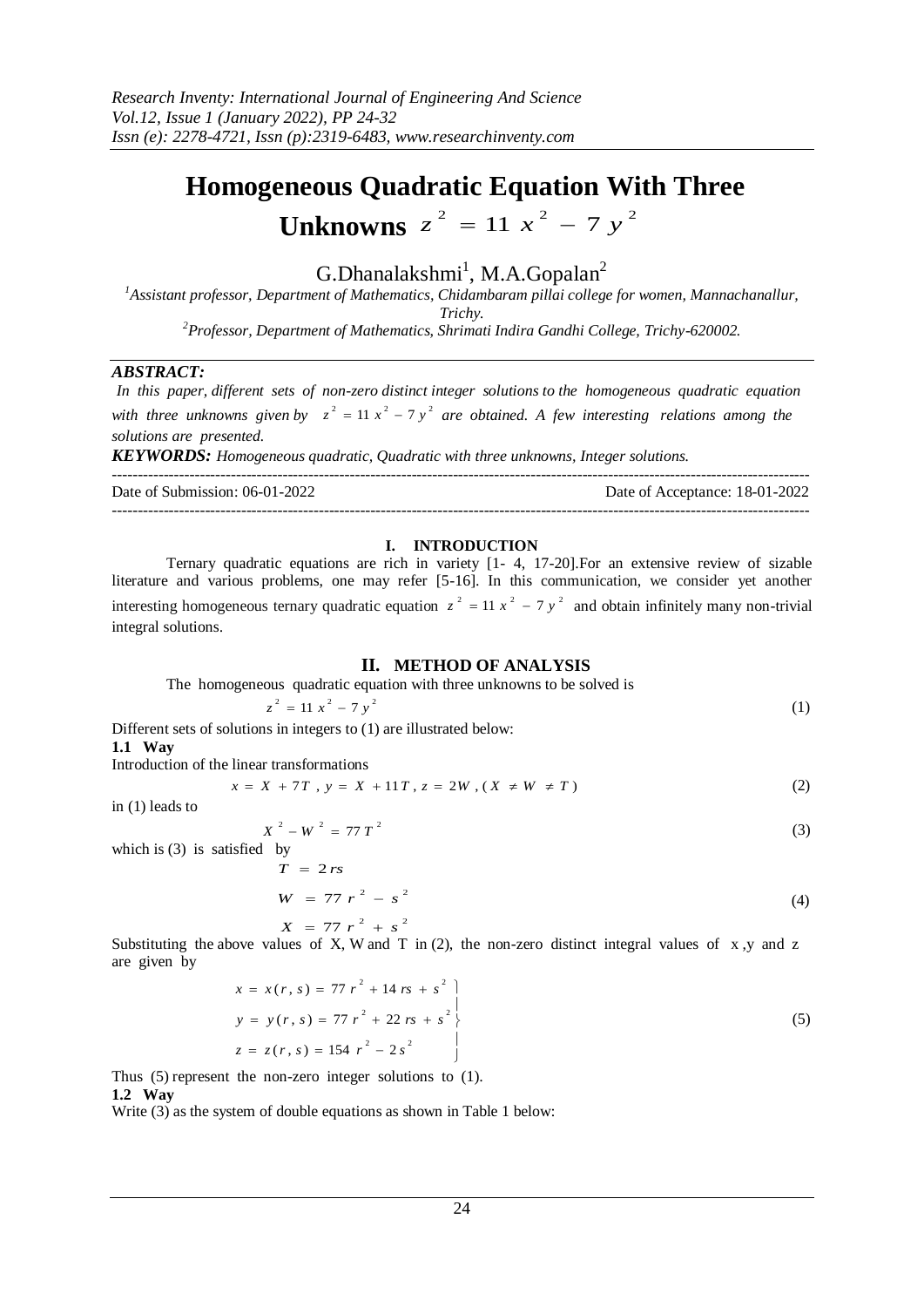|               |    |  | $\frac{1}{2}$                                     |   |    |  |                                                 |    |  |
|---------------|----|--|---------------------------------------------------|---|----|--|-------------------------------------------------|----|--|
| <b>SYSTEM</b> |    |  |                                                   |   |    |  |                                                 | 10 |  |
| $X + W$       |    |  | $T^2$ $7T^2$ $11T^2$ $77T^2$ $77T$ $11T$ $7T$ $T$ |   |    |  |                                                 |    |  |
| $X - W$       | 77 |  |                                                   | T | 7T |  | $11T$   77 T   77 T $^2$   $11T$ $^2$   77 $^2$ |    |  |

Table 1: SYSTEM OF DOUBLE EQUATIONS

Solving each of the system of equations in Table 1, the corresponding values of X, W and T are obtained. Substituting the values of X, W and T in (2), the respective values of x, y and z are determined. The integer solutions to (1) obtained through solving each of the above system of equations are exhibited. Solutions through SYSTEM 1:

|                              | $x = 2k^2 + 16k + 46$                           |
|------------------------------|-------------------------------------------------|
|                              | $y = 2k^2 + 24k + 50$                           |
|                              | $z = 4k^2 + 4k - 76$                            |
| Solutions through SYSTEM 2:  | $x = 14 k^2 + 28 k + 16$                        |
|                              | $y = 14 k^2 + 36 k + 20$                        |
|                              | $z = 28 k^2 + 28 k - 4$                         |
| Solutions through SYSTEM 3:  |                                                 |
|                              | $x = 22 k^2 + 36 k + 16$                        |
|                              | $y = 22 k^2 + 44 k + 20$                        |
|                              | $z = 44 k^{2} + 44 k + 4$                       |
| Solutions through SYSTEM 4:  | $x = 154 k^2 + 168 k + 46$                      |
|                              |                                                 |
|                              | $y = 154 k^2 + 176 k + 50$                      |
| Solutions through SYSTEM 5:  | $z = 308 \frac{k^2}{1} + 308 \frac{k}{1} + 76$  |
|                              | $x = 46 T$ , $y = 50 T$ , $z = 76 T$            |
| Solutions through SYSTEM 6:  |                                                 |
| Solutions through SYSTEM 7:  | $x = 16T$ , $y = 20T$ , $z = 4T$                |
|                              | $x = 16 T$ , $y = 20 T$ , $z = -4T$             |
| Solutions through SYSTEM 8:  |                                                 |
|                              | $x = 46 T$ , $y = 50 T$ , $z = -76 T$           |
| Solutions through SYSTEM 9:  | $x = 154 k^2 + 168 k + 46$                      |
|                              | $y = 154 k^2 + 176 k + 50$                      |
|                              | $z = -308 \frac{k^2}{ } - 308 \frac{k}{ } - 76$ |
| Solutions through SYSTEM 10: |                                                 |
|                              | $x = 22 k^2 + 36 k + 16$                        |
|                              | $y = 22 k^2 + 44 k + 20$                        |
| Solutions through SYSTEM 11: | $z = -44 k^2 - 44 k - 4$                        |
|                              | $x = 14 k^2 + 28 k + 16$                        |
|                              | $y = 14 k^2 + 36 k + 20$                        |
|                              | $z = -28 k^2 - 28 k + 4$                        |
|                              |                                                 |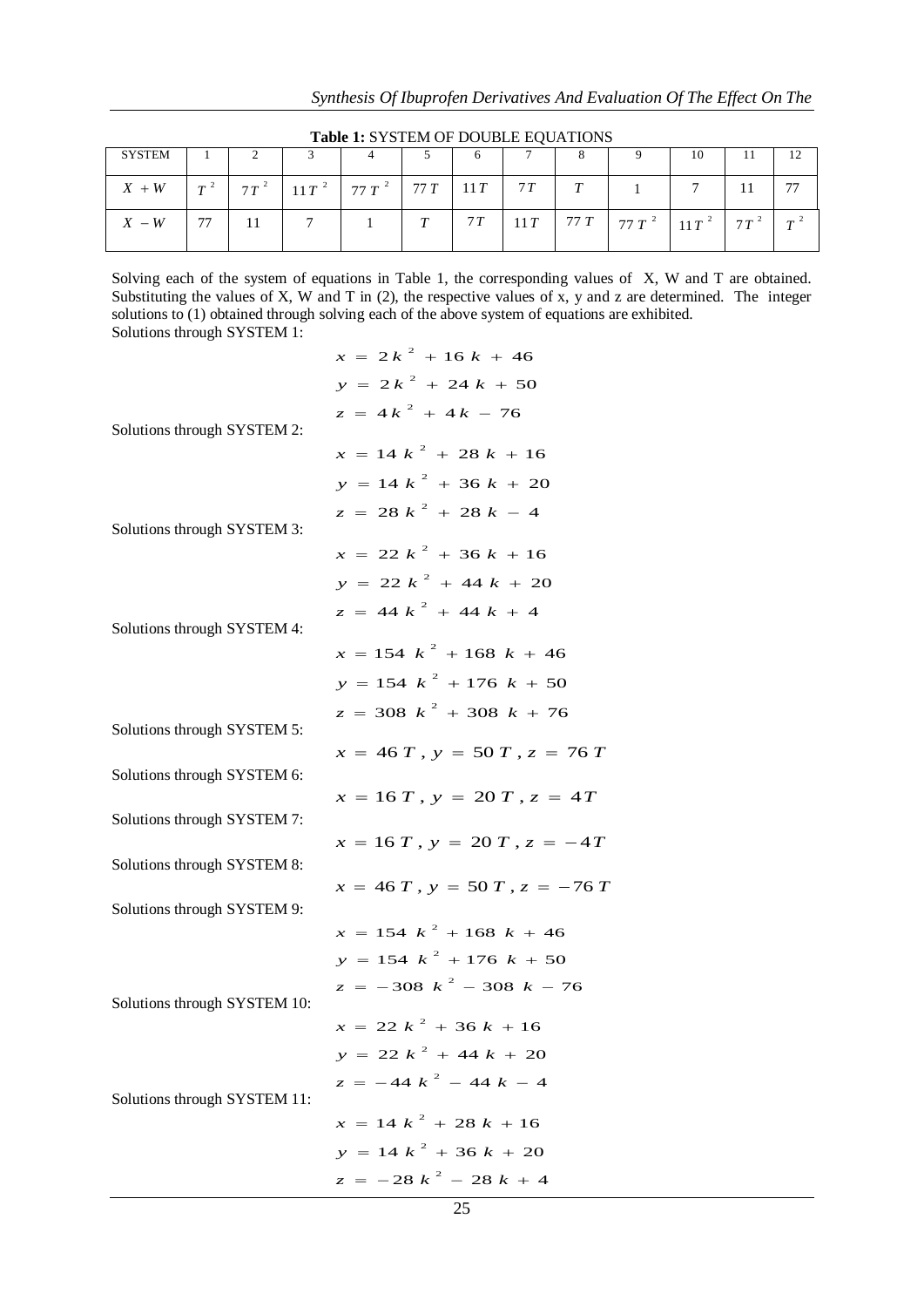Solutions through SYSTEM 12:

$$
x = 2k2 + 16k + 46
$$
  

$$
y = 2k2 + 24k + 50
$$
  

$$
z = -4k2 - 4k + 76
$$

**1.3 Way**

Rewrite (3) as

 $X^2 - W^2 = 7 * 11 * T^2$  (6)

Write (6) in the form of ratio as

$$
\frac{X+W}{11 T} = \frac{7T}{X-W} = \frac{\alpha}{\beta}, (\beta \neq 0)
$$
 (7)

which is equivalent to the following two equations

 $\beta X + \beta W - 11 T \alpha = 0$ 

$$
- X \alpha + W \alpha + 7T \beta = 0
$$

On employing the method of cross multiplication, we get

$$
X = 11 \alpha^{2} + 7 \beta^{2}
$$
  
\n
$$
W = 11 \alpha^{2} - 7 \beta^{2}
$$
\n(8)

$$
T = 2 \alpha \beta \tag{9}
$$

Using  $(8)$  and  $(9)$  in  $(2)$ , the non-zero distinct integral values of x, y and z are given by

$$
x(\alpha, \beta) = 11 \alpha^{2} + 14 \alpha \beta + 7 \beta^{2}
$$
  
\n
$$
y(\alpha, \beta) = 11 \alpha^{2} + 22 \alpha \beta + 7 \beta^{2}
$$
  
\n
$$
z(\alpha, \beta) = 22 \alpha^{2} - 14 \beta^{2}
$$
 (10)

Thus (10) represent the non-zero integer solutions to (1). **1.4 Way**

Write (6) in the form of ratio as

$$
\frac{X+W}{7T} = \frac{11 T}{X-W} = \frac{\alpha}{\beta}, (\beta \neq 0)
$$
\n(11)

which is equivalent to the following two equations

$$
\beta X + \beta W - 7T\alpha = 0
$$
  
- 
$$
X\alpha + W\alpha + 11T\beta = 0
$$

On employing the method of cross multiplication, we get

$$
X = 7\alpha^2 + 11\beta^2
$$
  
\n
$$
W = 7\alpha^2 - 11\beta^2
$$
\n(12)

Using (9) and (12) in (2), the non-zero distinct integral values of x, y and z are given by  
\n
$$
x(\alpha, \beta) = 7\alpha^2 + 14\alpha\beta + 11\beta^2
$$
\n
$$
y(\alpha, \beta) = 7\alpha^2 + 22\alpha\beta + 11\beta^2
$$
\n
$$
z(\alpha, \beta) = 14\alpha^2 - 22\beta^2
$$
\n(13)

Thus (13) represent the non-zero integer solutions to (1). **1.5 Way** 

Write (6) in the form of ratio as

#### $\frac{7T}{\phantom{0}} = \frac{\alpha}{\phantom{0}}$ ,  $(\beta \neq 0)$  $\frac{1-W}{11 T} = \frac{7T}{X+W} = \frac{\alpha}{\beta}, (\beta \neq$  $\frac{y}{x + w} = \frac{\alpha}{\beta}$ *T T*  $X - W$  7T  $\alpha$  (e + 0) (14)

which is equivalent to the following two equations

$$
\beta X - \beta W - 11 T \alpha = 0
$$
  
- 
$$
X \alpha - W \alpha + 7T \beta = 0
$$

$$
X\alpha - W\alpha + 7T\beta = 0
$$

On employing the method of cross multiplication, we get

$$
X = -11 \alpha^{2} - 7 \beta^{2}
$$
  
\n
$$
W = 11 \alpha^{2} - 7 \beta^{2}
$$
\n(15)

$$
T = -2 \alpha \beta \tag{16}
$$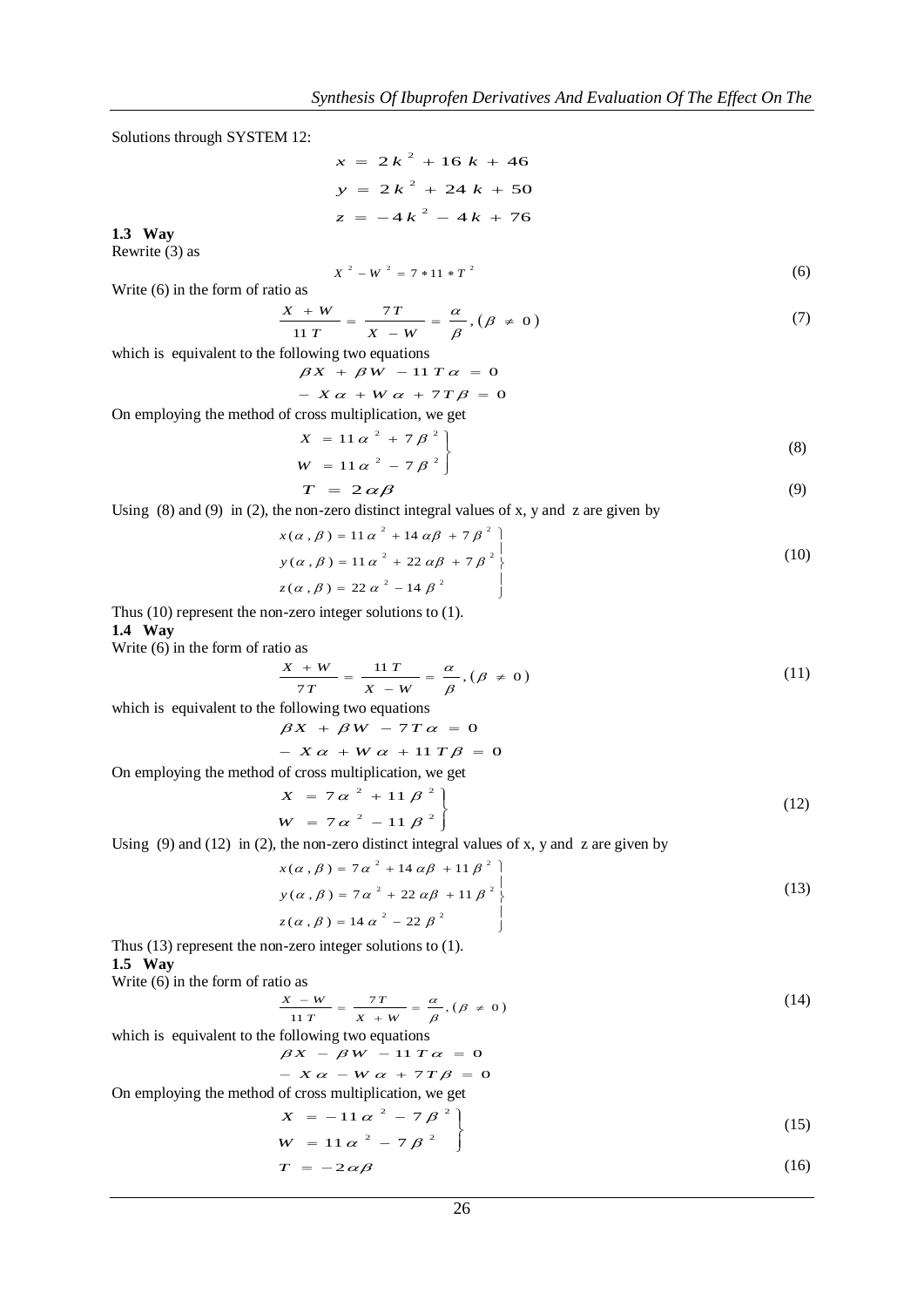Using (15) and (16) in (2), the non-zero distinct integral values of x, y and z are given by<br> $x(\alpha, \beta) = -11 \alpha^2 - 14 \alpha \beta - 7 \beta^2$ 

$$
x(\alpha, \beta) = -11 \alpha^{2} - 14 \alpha \beta - 7 \beta^{2}
$$
  
\n
$$
y(\alpha, \beta) = -11 \alpha^{2} - 22 \alpha \beta - 7 \beta^{2}
$$
  
\n
$$
z(\alpha, \beta) = 22 \alpha^{2} - 14 \beta^{2}
$$
\n(17)

Thus (17) represent the non-zero integer solutions to (1). **1.6 Way** 

Write (6) in the form of ratio as

$$
\frac{X - W}{7T} = \frac{11 T}{X + W} = \frac{\alpha}{\beta}, (\beta \neq 0)
$$
\n(18)

Which is equivalent to the following two equations

$$
\beta X - \beta W - 7T\alpha = 0
$$

$$
- X \alpha - W \alpha + 11 T \beta = 0
$$

On employing the method of cross multiplication, we get  $\sim$ 

$$
X = -7\alpha^2 - 11\beta^2 \nW = 7\alpha^2 - 11\beta^2
$$
\n(19)

Using (16) and (19) in (2), the non-zero distinct integral values of x, y and z are given by

$$
x(\alpha, \beta) = -7\alpha^{2} - 14\alpha\beta - 11\beta^{2}
$$
  
\n
$$
y(\alpha, \beta) = -7\alpha^{2} - 22\alpha\beta - 11\beta^{2}
$$
  
\n
$$
z(\alpha, \beta) = 14\alpha^{2} - 22\beta^{2}
$$
 (20)

Thus (20) represent the non-zero integer solutions to (1). **1.7 Way** 

Rewrite (3) as

$$
W^2 + 77 T^2 = X^2 * 1 \tag{21}
$$

Let

$$
X = a^2 + 77 b^2 \tag{22}
$$

where a and b are non-zero integers. Consider 1 as

$$
1 = \left(\frac{(2 + i\sqrt{77})(2 - i\sqrt{77})}{81}\right)
$$
 (23)

Using (22), (23) in (21) and applying the method of factorization, define

$$
\left(\boldsymbol{w} + i\sqrt{77} \boldsymbol{T}\right) = \left(\boldsymbol{a} + i\sqrt{77} \boldsymbol{b}\right)^2 \left(\frac{2 + i\sqrt{77}}{9}\right) \tag{24}
$$

from which we have

$$
W = \frac{1}{9} \left( 2 a^{2} - 154 ab - 154 b^{2} \right)
$$
  
\n
$$
T = \frac{1}{9} \left( a^{2} + 4 ab - 77 b^{2} \right)
$$
\n(25)

Using (22) and (25) in (2), the values of  $x, y$  and z are given by

$$
x = \frac{1}{9} \left( 16 a^{2} + 28 ab + 154 b^{2} \right)
$$
  
\n
$$
y = \frac{1}{9} \left( 20 a^{2} + 44 ab - 154 b^{2} \right)
$$
  
\n
$$
z = \frac{1}{9} \left( 4 a^{2} - 308 ab - 308 b^{2} \right)
$$
  
\n(26)

Since our interest is on finding integer solutions, replacing a by 3A, b by 3B in (26), the corresponding integer solutions to (1) are given by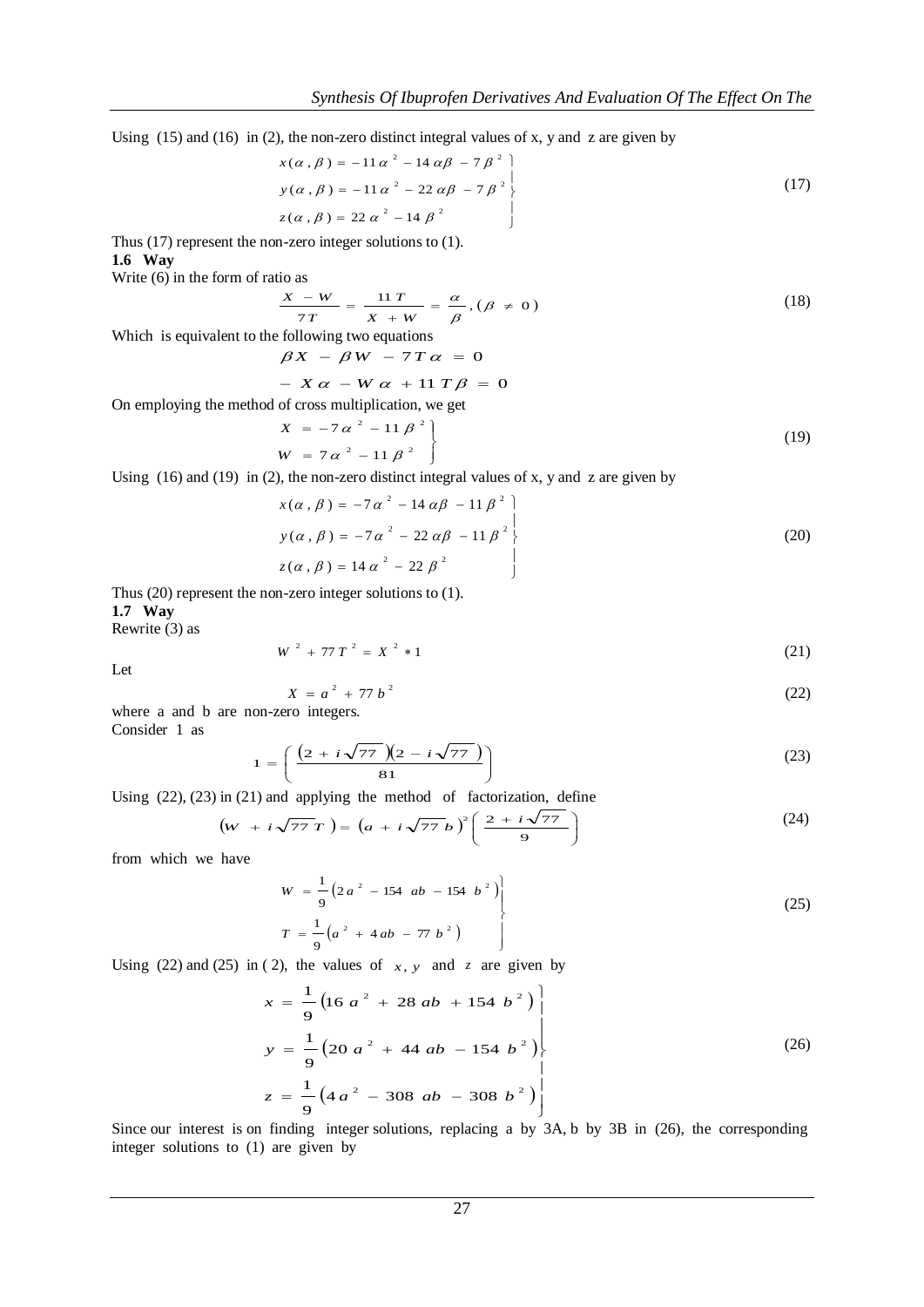$$
x = x(A, B) = 16 A2 + 28 AB + 154 B2
$$
  
\n
$$
y = y(A, B) = 20 A2 + 44 AB - 154 B2
$$
  
\n
$$
z = z(A, B) = 4 A2 - 308 AB - 308 B2
$$
 (27)

**1.8 Way** 

 Rewrite (3) as

$$
X^2 - 77T^2 = W^2 * 1 \tag{28}
$$

Let

$$
W = a^2 - 77 b^2 \tag{29}
$$

where a and b are non-zero integers. Take 1 as

$$
1 = \left(\frac{(9 + \sqrt{77})(9 - \sqrt{77})}{4}\right)
$$
 (30)

Using (29), (30) in (28) and applying the method of factorization, define

$$
\left(x + \sqrt{77} \, \text{T}\right) = \left(a + \sqrt{77} \, b\right)^2 \left(\frac{9 + \sqrt{77}}{2}\right) \tag{31}
$$

J

from which we have

$$
X = \frac{1}{2} \left( 9 a^{2} + 154 ab + 693 b^{2} \right)
$$
  

$$
T = \frac{1}{2} \left( a^{2} + 18 ab + 77 b^{2} \right)
$$
 (32)

Using (29) and (32) in (2), the values of  $x$ ,  $y$  and  $z$  are given by

$$
x(a, b) = 8a^{2} + 140ab + 616b^{2}
$$
  
\n
$$
y(a, b) = 10a^{2} + 176ab + 770b^{2}
$$
  
\n
$$
z(a, b) = 2a^{2} - 154b^{2}
$$
\n(33)

 Thus (33) represent the non-zero integer solutions to (1). **1.9 Way** 

Rewrite (1) as

$$
z^2 + 7y^2 = 11x^2 \tag{34}
$$

Let

$$
x = a2 + 7b2
$$
 (35)

where a and b are non-zero integers. Write 11 as

$$
11 = (2 + i\sqrt{7})(2 - i\sqrt{7})
$$
\n(36)

Using (35), (36) in (34) and applying the method of factorization, define

$$
(z + i\sqrt{7}y) = (a + i\sqrt{7}b)^{2}(2 + i\sqrt{7})
$$
\n(37)

from which we have

$$
y = a2 + 4ab - 7b2
$$
  
\n
$$
z = 2a2 - 14ab - 14b2
$$
 (38)

Thus (35) and (38) represent the non-zero integer solutions to (1). **1.10 Way** 

Write 11 as

$$
11 = \frac{\left(13 + i\sqrt{7}\right)\left(13 - i\sqrt{7}\right)}{16} \tag{39}
$$

Using (35), (39) in (34) and applying the method of factorization, define

$$
\left(z + i\sqrt{7}y\right) = \left(a + i\sqrt{7}b\right)^2 \frac{\left(13 + i\sqrt{7}\right)}{4} \tag{40}
$$

from which we have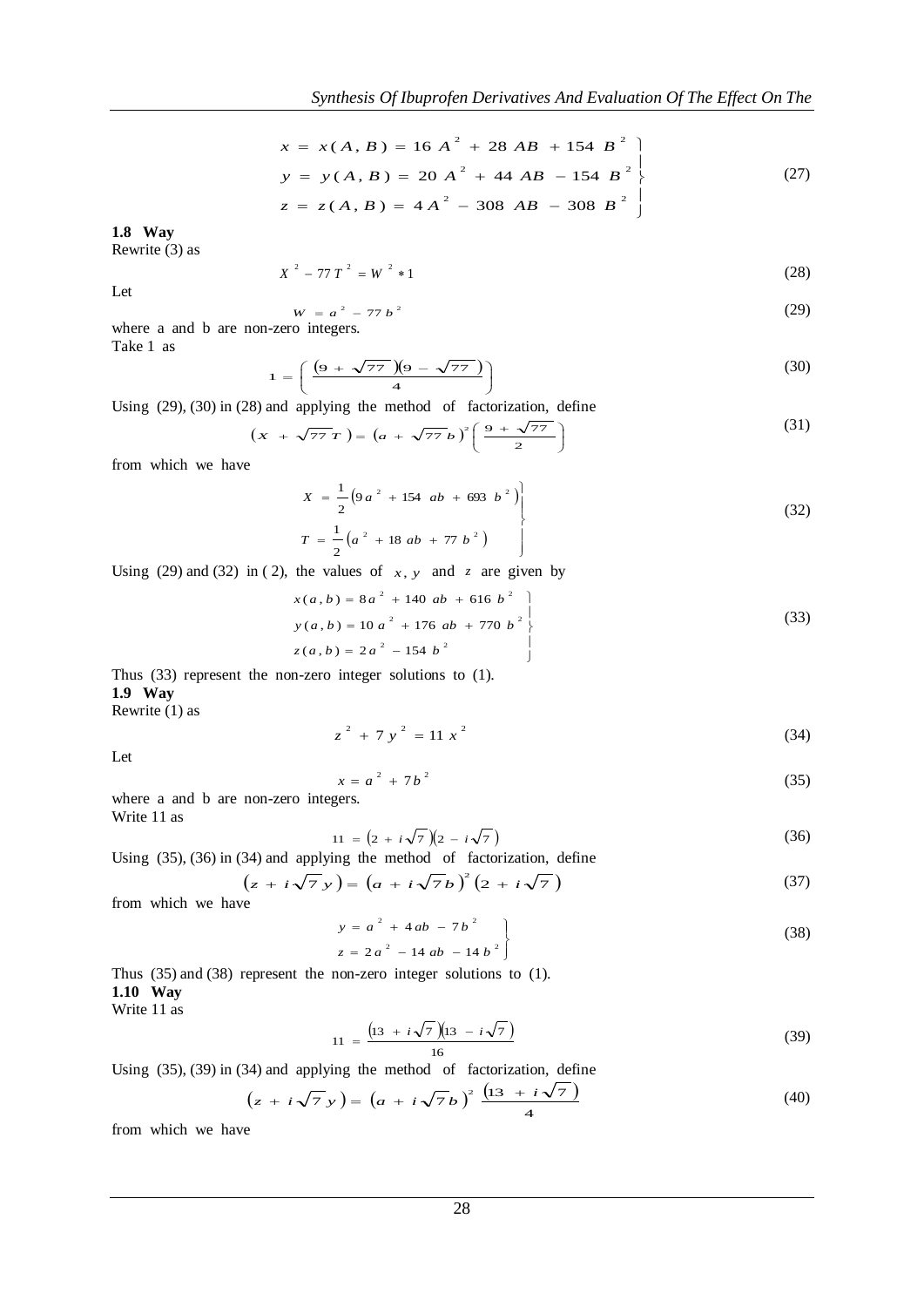$$
y = \frac{1}{4} \left( a^2 + 26 \ ab - 7 \ b^2 \right)
$$
  

$$
z = \frac{1}{4} \left( 13 \ a^2 - 14 \ ab - 91 \ b^2 \right)
$$
 (41)

Since our interest is on finding integer solutions, replacing a by 2A, b by 2B in (35) and (41), the corresponding integer solutions to (1) are given by

$$
x = x(A, B) = 4A2 + 28B2
$$
  
\n
$$
y = y(A, B) = A2 + 26AB - 7B2
$$
  
\n
$$
z = z(A, B) = 13A2 - 14AB - 91B2
$$
\n(42)

 Write 11 as **1.11 Way**

$$
11 = \frac{(23 + i5\sqrt{7})(23 - i5\sqrt{7})}{64}
$$
\n(43)

Using (35), (43) in (34) and applying the method of factorization, define

$$
(z + i\sqrt{7} y) = (a + i\sqrt{7}b)^2 \frac{(23 + i5\sqrt{7})}{8}
$$
 (44)

from which we have

$$
y = \frac{1}{8} \left( 5a^2 + 46ab - 35b^2 \right)
$$
  

$$
z = \frac{1}{8} \left( 23a^2 - 70ab - 161b^2 \right)
$$
 (45)

Since our interest is on finding integer solutions, replacing a by 4A, b by 4B in (35) and (45), the corresponding integer solutions to (1) are given by

$$
x = x(A, B) = 16 A2 + 112 B2
$$
  
\n
$$
y = y(A, B) = 10 A2 + 92 AB - 70 B2
$$
  
\n
$$
z = z(A, B) = 46 A2 - 140 AB - 322 B2
$$
 (46)

**1.12 Way**

Rewrite  $(1)$  as

Let

$$
7y^2 = 11x^2 - z^2 \tag{47}
$$

 $y = 11 a^2 - b^2$  (48)

where a and b are non-zero integers. Write 7 as

$$
7 = \left(\sqrt{11} + 2\right)\left(\sqrt{11} - 2\right) \tag{49}
$$

Using (48), (49) in (47) and applying the method of factorization, define

$$
\left(\sqrt{11}x + z\right) = \left(\sqrt{11}a + b\right)^2 \left(\sqrt{11} + 2\right) \tag{50}
$$

from which we have

$$
\begin{aligned}\nx &= 11a^2 + 4ab + b^2 \\
z &= 22a^2 + 22ab + 2b^2\n\end{aligned}
$$
\n(51)

Thus (48) and (51) represent the non-zero integer solutions to (1). **1.13 Way** Write 7 as

$$
7 = \left(4\sqrt{11} + 13\right)\left(4\sqrt{11} - 13\right) \tag{52}
$$

Using (48), (52) in (47) and applying the method of factorization, define

$$
(\sqrt{11}x + z) = (\sqrt{11}a + b)^{2} (4\sqrt{11} + 13)
$$
\n(53)

from which we have

$$
\begin{aligned}\nx &= 44 \, a^2 + 26 \, ab + 4 \, b^2 \\
z &= 143 \, a^2 + 88 \, ab + 13 \, b^2\n\end{aligned}\n\tag{54}
$$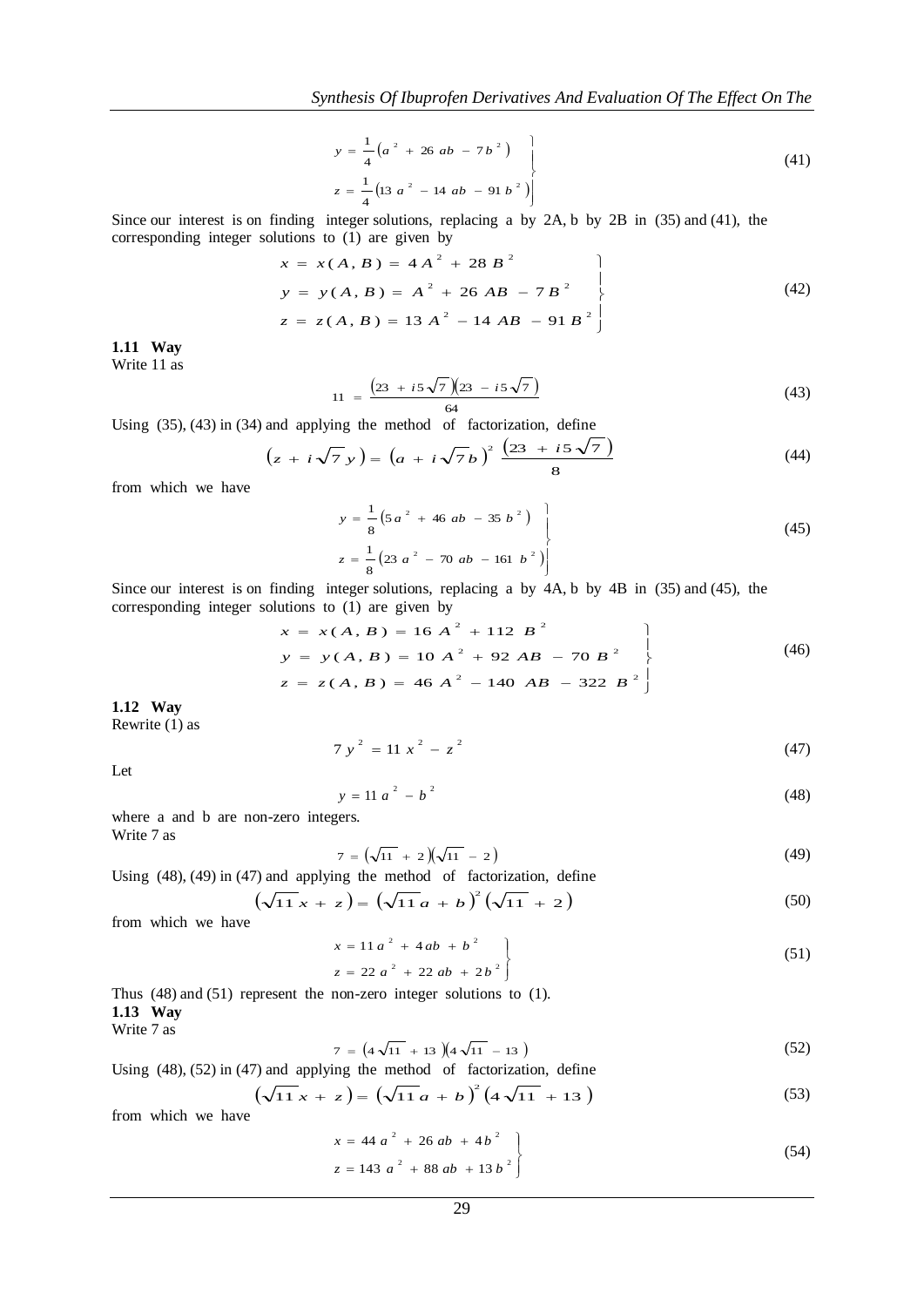Thus (48) and (54) represent the non-zero integer solutions to (1). **1.14 Way**

Write 7 as

$$
7 = \frac{\left(4\sqrt{11} + 1\right)\left(4\sqrt{11} - 1\right)}{25} \tag{55}
$$

Using  $(48)$ ,  $(55)$  in  $(47)$  and applying the method of factorization, define

$$
\left(\sqrt{11} x + z\right) = \left(\sqrt{11} a + b\right)^2 \frac{\left(4\sqrt{11} + 1\right)}{5} \tag{56}
$$

from which we have

$$
\begin{aligned}\nx &= \frac{1}{5} \left( 44 \ a^2 + 2 \ a b + 4 \ b^2 \right) \\
z &= \frac{1}{5} \left( 11 \ a^2 + 88 \ a b + b^2 \right)\n\end{aligned}
$$
\n(57)

Since our interest is on finding integer solutions, replacing a by 5A, b by 5B in (48) and (57), the corresponding integer solutions to (1) are given by<br>  $x = x(A, B) = 220 A^2 + 10 AB + 20 B$ 

$$
x = x(A, B) = 220 A2 + 10 AB + 20 B2
$$
  
\n
$$
y = y(A, B) = 275 A2 - 25 B2
$$
  
\n
$$
z = z(A, B) = 55 A2 + 440 AB + 5B2
$$
\n(58)

#### **1.15 Generation of solutions**

 A formula for generating sequence of solutions to the considered equation based on its given solution is illustrated.

Case (i)

Let  $(x_0, y_0, z_0)$  be a given solution to (1).

Let

$$
x_1 = h - 2x_0, y_1 = h + 2y_0, z_1 = 2z_0
$$
\n<sup>(59)</sup>

be the second solution to (1), where h is a non-zero constant to be determined.<br>Substituting  $(59)$  in (1) and simplifying, one gets Substituting  $(59)$  in  $(1)$  and simplifying, one gets

$$
ln(g(39) \text{ in (1) and simplifying, one g}
$$

$$
h = 11 x_0 + 7 y_0
$$

and thus

$$
x_1 = 9x_0 + 7y_0, y_1 = 11x_0 + 9y_0
$$

which is written in the matrix form as

 $\overline{\phantom{a}}$  $\begin{array}{c} \end{array}$ L

ſ  $\overline{a}$ 

l

2 11

$$
(x_1, y_1)^t = M(x_0, y_0)^t
$$

Where  $M = \begin{bmatrix} 9 & 7 \\ 11 & 0 \end{bmatrix}$ J ) I l  $=$ 11 9  $M = \begin{pmatrix} 9 & 7 \\ 7 & 7 \end{pmatrix}$  and t is the transpose.

Repeating the above process, the general solution 
$$
(x_n, y_n)
$$
 to (1) is given by

$$
(x_n, y_n)^t = M^n (x_0, y_0)^t, n = 1, 2, 3...
$$
  
+  $\frac{\beta^n}{}$  (M -  $\alpha$  I)

where  $M^{n} = \frac{\alpha^{n}}{(\alpha - \beta)} (M - \beta I) + \frac{\beta^{n}}{(\beta - \alpha)} (M - \alpha I)$  $\frac{\alpha^{n}}{\alpha - \beta} (M - \beta I) + \frac{\beta}{(\beta - \beta)}$  $=\frac{\alpha}{\alpha}$ 

*n n*

2 7

*X Y*

 $Y_{n}$   $-X$ 

 $\begin{array}{cc} & | & I_n \\ n & | & \end{array}$   $\begin{array}{cc} & \overline{2} & \overline{A} & n \\ & \overline{2} & \end{array}$ 

in which  $\alpha$ ,  $\beta$  are the eigen values of M and I is the unit matrix of order 2. Now, it is seen after performing a few calculations,

$$
\alpha = 9 + \sqrt{77}, \beta = 9 - \sqrt{77}
$$

Hence, we get

$$
(x_n, y_n)^t = M^n (x_0, y_0)^t
$$

*n*

  $\begin{array}{c} \end{array}$  $\overline{\phantom{a}}$ 

١

J

where *M*

Taking  $n = 1,2,3...$  in the above equation, one generates sequence of integer solutions based on the given solution.

*n n*

,  $Y_{n} = \frac{\alpha + \beta}{\alpha + \beta}, X_{n} = \frac{\alpha - \beta}{\alpha - \beta}, n = 1, 2, 3 \dots$ 

 $Y_n = \frac{\alpha^n + \beta^n}{2}, X_n = \frac{\alpha^n - \beta^n}{\sqrt{77}}, n =$ *n*

 $\alpha$  " +  $\beta$  "  $\alpha$  " -  $\beta$ 

77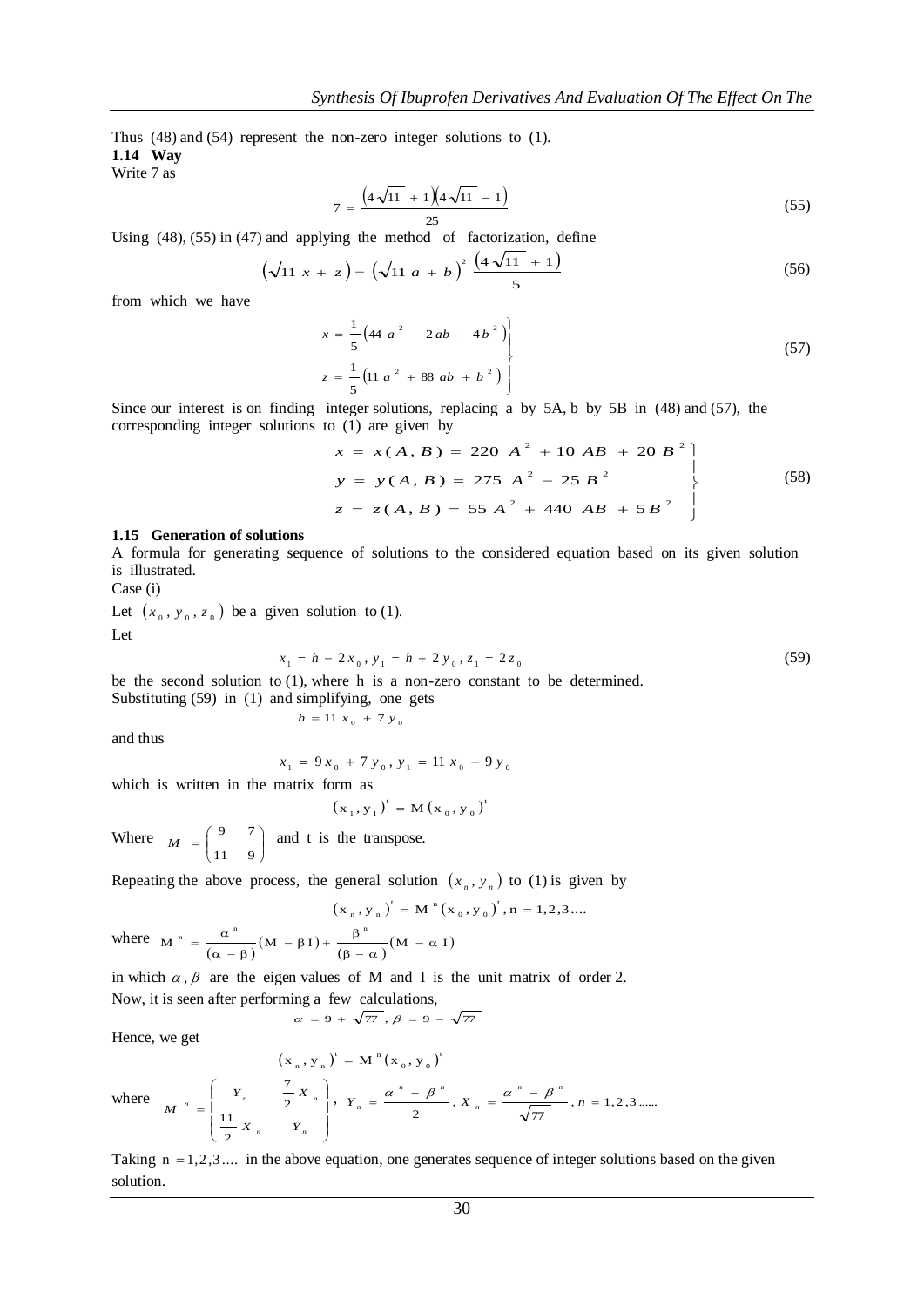Case (ii)

Let  $(x_0, y_0, z_0)$  be a given solution to (1). Let

$$
x_1 = 4x_0, y_1 = h - 4y_0, z_1 = h - 4z_0 \tag{60}
$$

be the second solution to (1), where h is a non-zero constant to be determined. Substituting (60) in (1) and simplifying, one gets

$$
h = 7 y_0 + z_0
$$

and thus

$$
y_1 = 3 y_0 + z_0, z_1 = 7 y_0 - 3 z_0
$$

which is written in the matrix form as

$$
(y_1, z_1)^t = M (y_0, z_0)^t
$$

Where  $M = \begin{pmatrix} 3 & 1 \\ 7 & 3 \end{pmatrix}$ J 丫 ļ l ſ  $=\begin{bmatrix} 7 & -3 \end{bmatrix}$  $M = \begin{pmatrix} 3 & 1 \end{pmatrix}$  and t is the transpose.

Repeating the above process, the general solution  $(y_n, z_n)$  to (1) is given by

$$
\left(y_{n}, z_{n}\right)^{t} = M^{n}\left(y_{0}, z_{0}\right)^{t}, n = 1, 2, 3, \dots
$$
\n
$$
\beta^{n} \left(y_{0}, z_{0}\right)^{t} = \sum_{n=1}^{n} \left(y_{0}, z_{0}\right)^{n} \left(y_{0}, z_{0}\right)^{n}
$$

where  $M^{n} = \frac{\alpha^{n}}{(\alpha - \beta)} (M - \beta I) + \frac{\beta^{n}}{(\beta - \alpha)} (M - \alpha I)$  $\frac{\alpha^{n}}{\alpha - \beta} (M - \beta I) + \frac{\beta}{(\beta - \beta)}$  $=\frac{\alpha}{\alpha}$ 

in which  $\alpha$ ,  $\beta$  are the eigen values of M and I is the unit matrix of order 2. Now, it is seen after performing a few calculations,

$$
\alpha = 4, \beta = -4
$$

Hence, we get

$$
(y_n, z_n)' = M'' (y_0, z_0)'
$$
  
where 
$$
M'' = \begin{pmatrix} (7\alpha^n + \beta^n)Y_n & X_n \\ 7X_n & (\alpha^n + 7\beta^n)Y_n \end{pmatrix}, Y_n = \frac{1}{8}, X_n = \frac{\alpha^n - \beta^n}{8}, n = 1, 2, 3 \dots
$$

Taking  $n = 1,2,3...$  in the above equation, one generates sequence of integer solutions based on the given solution.

Case (iii)

Let  $(x_0, y_0, z_0)$  be a given solution to (1). Let

$$
x_1 = h - 5x_0, y_1 = 5y_0, z_1 = h + 5z_0 \tag{61}
$$

be the second solution to (1), where h is a non-zero constant to be determined. Substituting (61) in (1) and simplifying, one gets

and th

$$
h = 11 x_0 + z_0
$$

$$
x_1 = 6x_0 + z_0, z_1 = 11x_0 + 6z_0
$$

which is written in the matrix form as

$$
(x_1, z_1)^t = M (x_0, z_0)^t
$$

Where  $M = \begin{bmatrix} 0 & 1 \\ 1 & 6 \end{bmatrix}$ J ) I l  $=$ 11 6  $M = \begin{pmatrix} 6 & 1 \\ 1 & 1 \end{pmatrix}$  and t is the transpose.

Repeating the above process, the general solution  $(x_n, z_n)$  to (1) is given by

$$
(x_n, z_n)^t = M^{n}(x_0, z_0)^t, n = 1, 2, 3, \dots
$$

where  $M^{n} = \frac{\alpha^{n}}{(\alpha - \beta)} (M - \beta I) + \frac{\beta^{n}}{(\beta - \alpha)} (M - \alpha I)$  $\frac{\alpha^{n}}{\alpha - \beta} (M - \beta I) + \frac{\beta}{(\beta - \beta)}$  $=\frac{\alpha}{\alpha}$ 

in which  $\alpha$ ,  $\beta$  are the eigen values of M and I is the unit matrix of order 2. Now, it is seen after performing a few calculations,